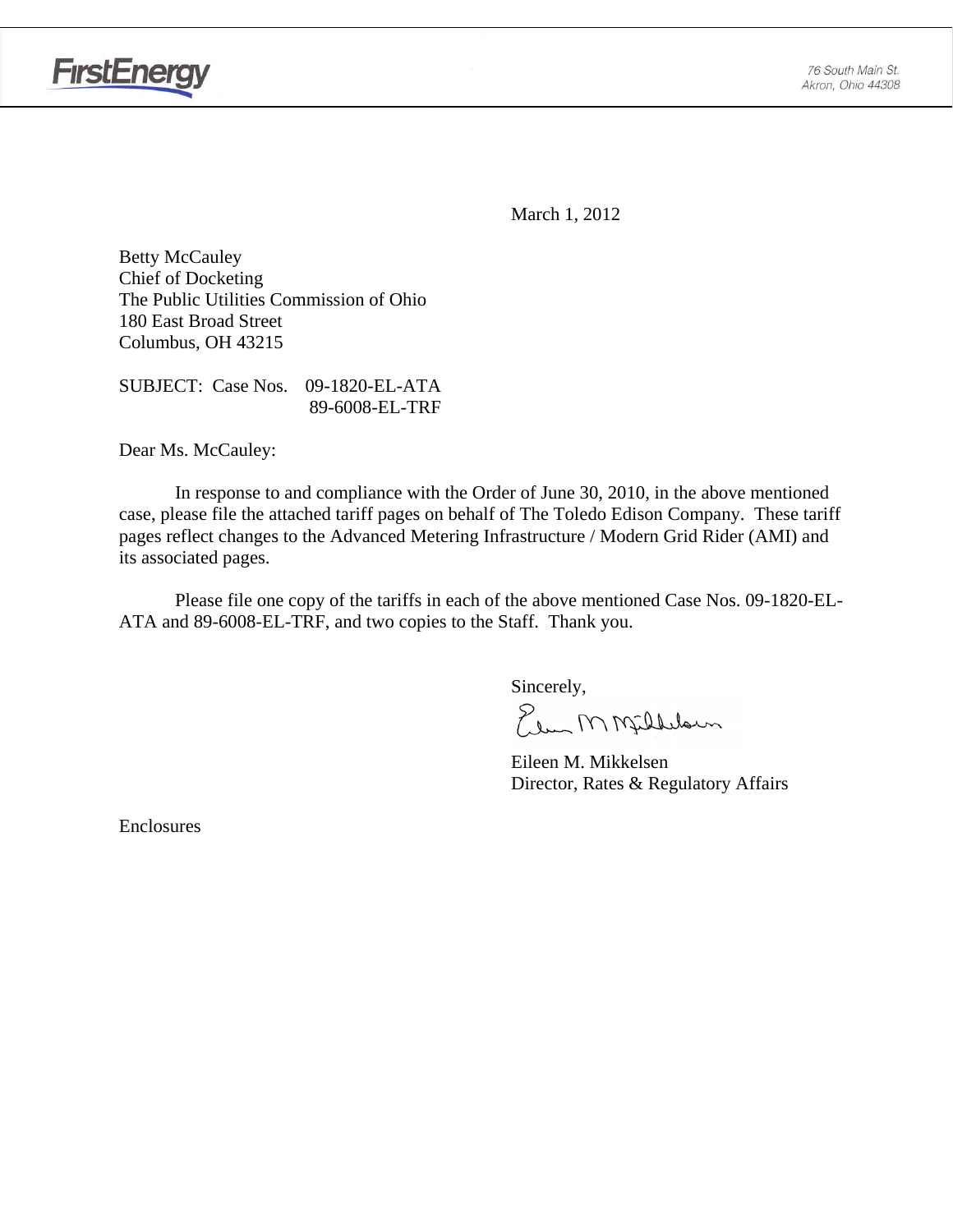### **TABLE OF CONTENTS**

The following rates, rules and regulations for electric service are applicable throughout the Company's service territory except as noted.

|                                                      | <b>Sheet</b>   | <b>Effective</b><br><b>Date</b> |
|------------------------------------------------------|----------------|---------------------------------|
| <b>TABLE OF CONTENTS</b>                             | 1              | $04 - 01 - 12$                  |
| <b>DEFINITION OF TERRITORY</b>                       | 3              | 01-23-09                        |
| <b>ELECTRIC SERVICE REGULATIONS</b>                  | $\overline{4}$ | $12 - 04 - 09$                  |
| <b>ELECTRIC SERVICE SCHEDULES</b>                    |                |                                 |
| Residential Service (Rate "RS")                      | 10             | 01-23-09                        |
| General Service - Secondary (Rate "GS")              | 20             | 01-23-09                        |
| General Service - Primary (Rate "GP")                | 21             | $01 - 23 - 09$                  |
| General Service - Subtransmission (Rate "GSU")       | 22             | 01-23-09                        |
| General Service - Transmission (Rate "GT")           | 23             | $01 - 23 - 09$                  |
| <b>Street Lighting Provisions</b>                    | 30             | 01-23-09                        |
| Street Lighting (Rate "STL")                         | 31             | 06-01-09                        |
| Traffic Lighting (Rate "TRF")                        | 32             | 01-23-09                        |
| Private Outdoor Lighting (Rate "POL")                | 33             | 06-01-09                        |
| <b>MISCELLANEOUS CHARGES</b>                         | 75             | 01-23-09                        |
| <b>OTHER SERVICE</b>                                 |                |                                 |
| <b>Partial Service</b>                               | 52             | $01 - 01 - 06$                  |
| Residential Renewable Energy Credit Purchase Program | 60             | 10-01-09                        |
| <b>Cogeneration and Small Power Producer</b>         | 70             | $01 - 01 - 03$                  |
| <b>Interconnection Tariff</b>                        | 76             | $01 - 01 - 09$                  |
| <b>PIPP Customer Discount</b>                        | 80             | 06-01-11                        |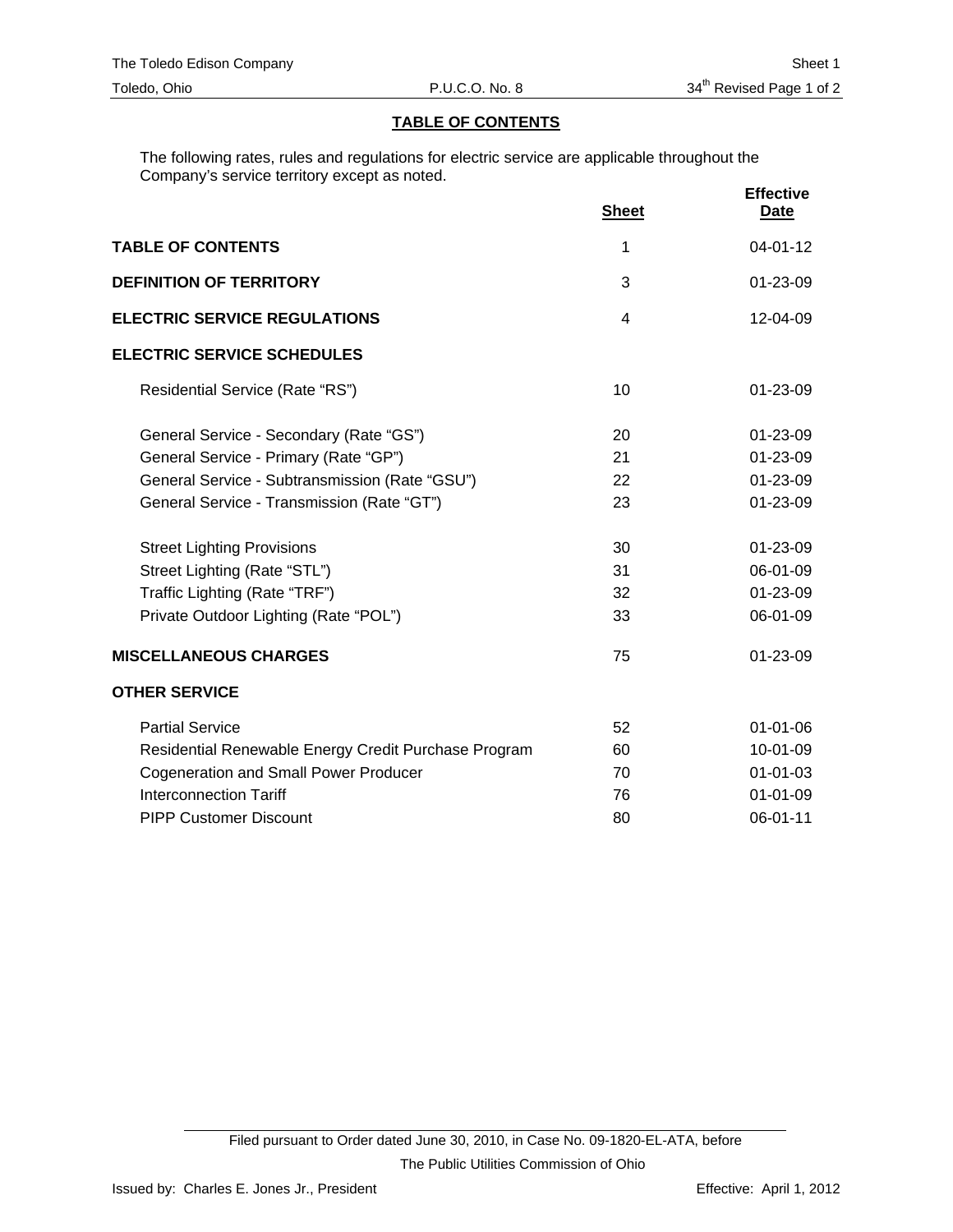## **TABLE OF CONTENTS**

| <b>RIDERS</b>                                          | <b>Sheet</b> | <b>Effective</b><br>Date |
|--------------------------------------------------------|--------------|--------------------------|
| Summary                                                | 80           | 09-01-11                 |
| <b>Residential Distribution Credit</b>                 | 81           | $05 - 21 - 10$           |
| <b>Transmission and Ancillary Services</b>             | 83           | 09-10-10                 |
| <b>Alternative Energy Resource</b>                     | 84           | $01 - 01 - 12$           |
| <b>School Distribution Credit</b>                      | 85           | 06-01-09                 |
| <b>Business Distribution Credit</b>                    | 86           | 01-23-09                 |
| <b>Hospital Net Energy Metering</b>                    | 87           | 10-27-09                 |
| Economic Development (4a)                              | 88           | 01-23-09                 |
| <b>Universal Service</b>                               | 90           | 12-20-11                 |
| State kWh Tax                                          | 92           | 01-23-09                 |
| <b>Net Energy Metering</b>                             | 93           | 10-27-09                 |
| Delta Revenue Recovery                                 | 96           | $01 - 01 - 12$           |
| Demand Side Management                                 | 97           | $01 - 01 - 12$           |
| Reasonable Arrangement                                 | 98           | 06-01-09                 |
| <b>Distribution Uncollectible</b>                      | 99           | $01 - 01 - 12$           |
| Economic Load Response Program                         | 101          | 06-01-11                 |
| Optional Load Response Program                         | 102          | 06-01-11                 |
| <b>Generation Cost Reconciliation</b>                  | 103          | $01 - 01 - 12$           |
| Fuel                                                   | 105          | 12-14-09                 |
| Advanced Metering Infrastructure / Modern Grid         | 106          | 04-01-12                 |
| Line Extension Cost Recovery                           | 107          | $01 - 01 - 12$           |
| <b>Delivery Service Improvement</b>                    | 108          | $01 - 01 - 12$           |
| <b>PIPP Uncollectible</b>                              | 109          | $01 - 01 - 12$           |
| Non-Distribution Uncollectible                         | 110          | $01 - 01 - 12$           |
| <b>Experimental Real Time Pricing</b>                  | 111          | 06-01-11                 |
| <b>Experimental Critical Peak Pricing</b>              | 113          | 06-01-11                 |
| <b>Generation Service</b>                              | 114          | 06-01-11                 |
| Demand Side Management and Energy Efficiency           | 115          | $01 - 01 - 12$           |
| <b>Economic Development</b>                            | 116          | $01 - 01 - 12$           |
| <b>Deferred Generation Cost Recovery</b>               | 117          | 06-01-09                 |
| Deferred Fuel Cost Recovery                            | 118          | $01 - 01 - 11$           |
| Non-Market-Based Services                              | 119          | 06-01-11                 |
| <b>Residential Deferred Distribution Cost Recovery</b> | 120          | $01 - 01 - 12$           |
| Non-Residential Deferred Distribution Cost Recovery    | 121          | $01 - 01 - 12$           |
| <b>Residential Electric Heating Recovery</b>           | 122          | $01 - 01 - 12$           |
| <b>Residential Generation Credit</b>                   | 123          | 09-01-11                 |
| <b>Delivery Capital Recovery</b>                       | 124          | $01 - 01 - 12$           |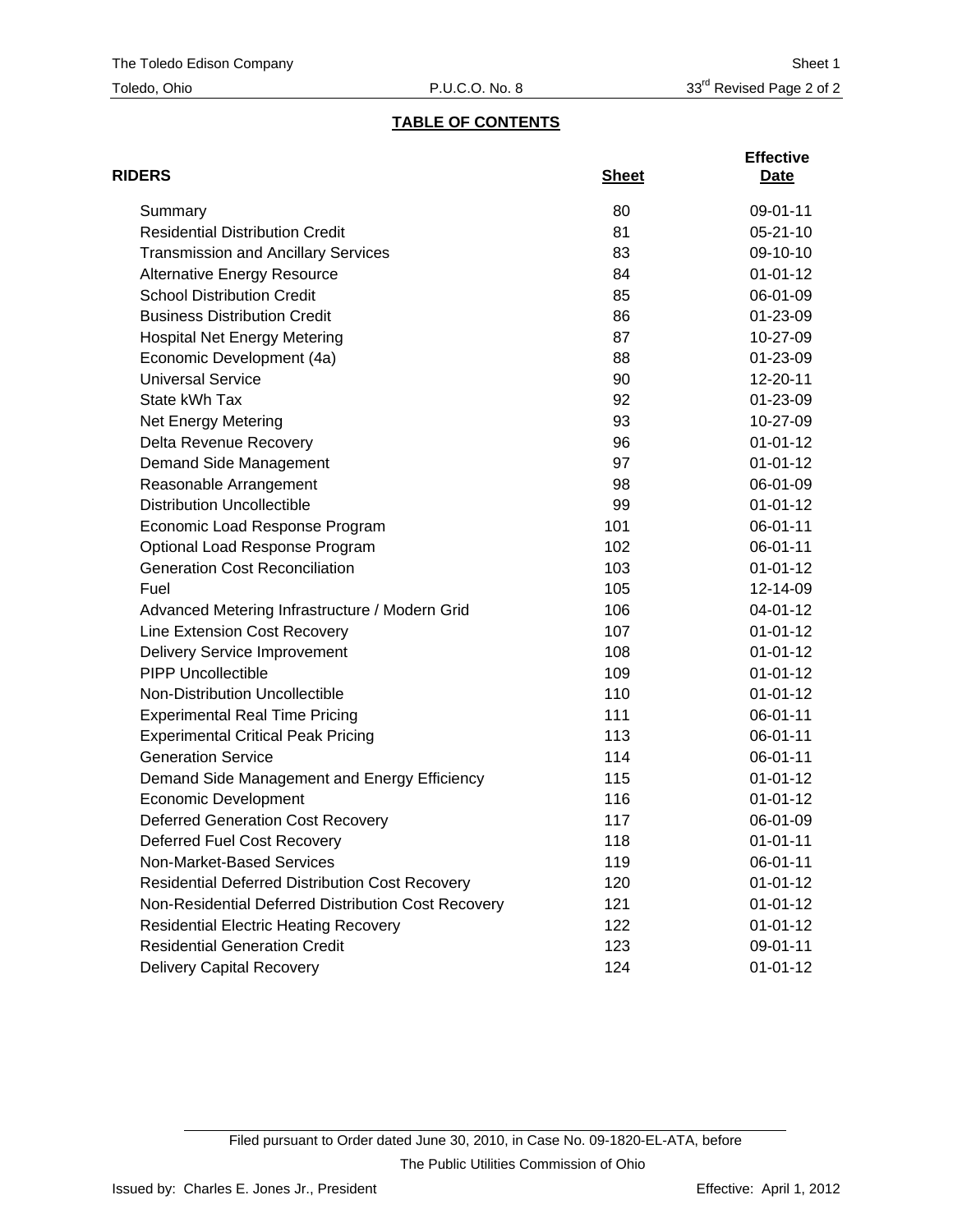#### **RIDER AMI Advanced Metering Infrastructure / Modern Grid Rider**

### **APPLICABILITY:**

Applicable to any customer who receives electric service under the Company's rate schedules, with the exception of General Service - Transmission (Rate "GT"). This Advanced Metering Infrastructure / Modern Grid Rider charge is a fixed monthly charge and will be effective for service rendered beginning April 1, 2012. This Rider is not avoidable for customers during the period the customer takes electric generation service from a certified supplier.

#### **CHARGE \*:**

| <b>RS</b>               | \$0.031 |
|-------------------------|---------|
| GS                      | \$0.156 |
| <b>GP</b>               | \$2.353 |
| GSU                     | \$2.345 |
| STL (per lighting unit) | \$0.007 |
| <b>TRF</b>              | \$0.029 |
| <b>POL</b>              | \$0.041 |

\* The charges listed above, except those for rate schedule STL, will be applied per customer, per month. Any customer who receives electric service under rate schedule STL will have the above charge applied per lighting unit, per month.

## **RIDER UPDATES:**

The charges contained in this Rider shall be updated and reconciled on a quarterly basis. No later than December 1st, March 1st, June 1st and September 1st of each year, the Company shall file with the PUCO a request for approval of the Rider charges which, unless otherwise ordered by the PUCO, shall become effective on a service rendered basis on January 1st, April 1st, July 1st and October 1st of each year.